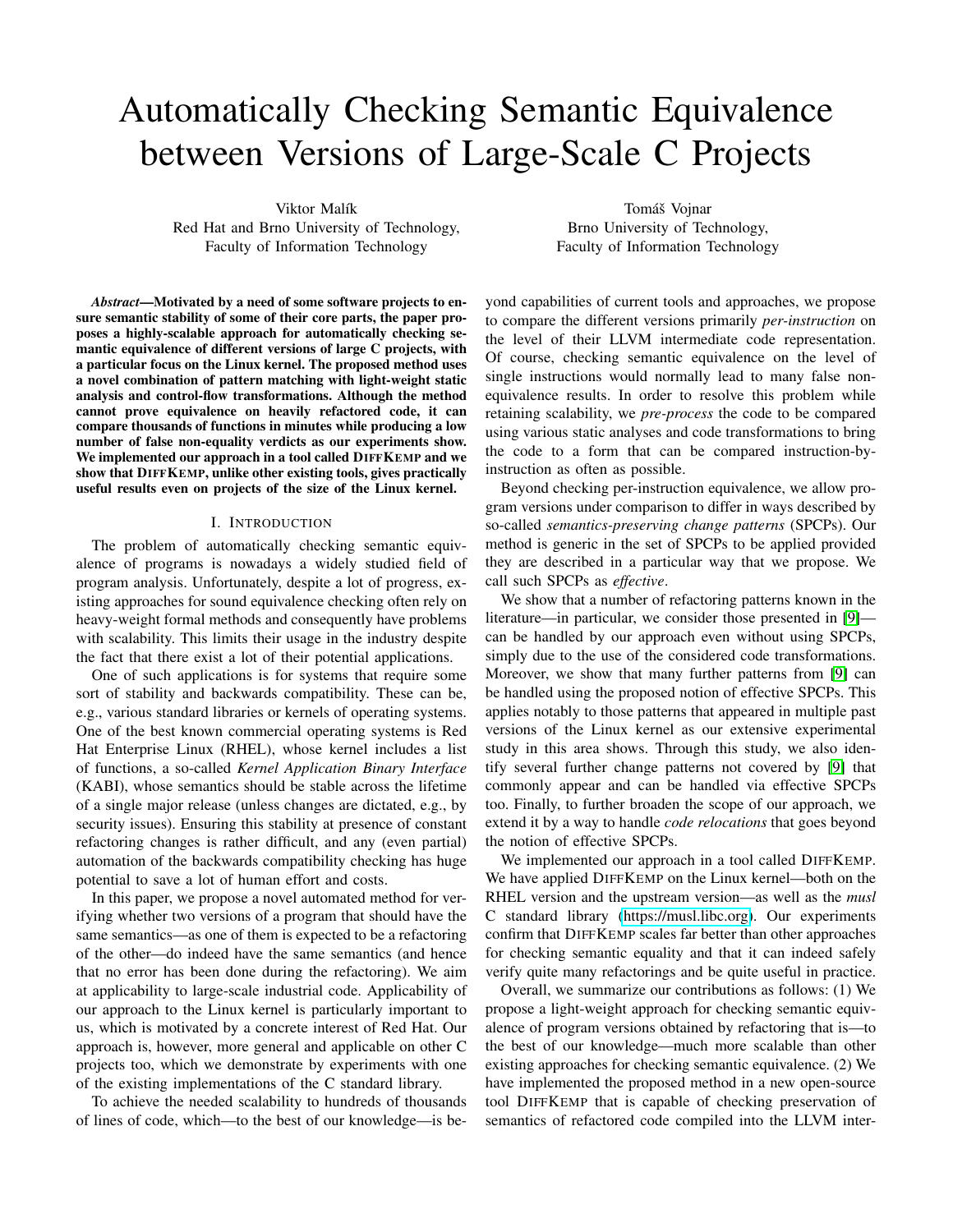mediate representation. (3) We demonstrate the capabilities of the approach on several practical applications on large-scale real-life projects including the Linux kernel (which has the size in millions of LOC) and the *musl* C standard library.

*Related Work:* There is a number of existing works on static analysis of semantic equivalence—for an overview, see, e.g., [\[17\]](#page-10-1). Some of the approaches were implemented in tools applied to real-life code, such as RVT [\[10\]](#page-10-2), SYMDIFF [\[16\]](#page-10-3), [\[14\]](#page-10-4), DISE [\[21\]](#page-10-5), [\[2\]](#page-10-6), LLREVE [\[15\]](#page-10-7), or UC-KLEE [\[25\]](#page-10-8). Many of these tools use a similar general approach—namely, equivalence of functions under comparison is encoded using formulae and/or special program constructions, and a suitable decision procedure or program verifier is used to prove equality. In particular, SYMDIFF uses Z3 [\[6\]](#page-10-9), RVT uses CBMC [\[5\]](#page-10-10), UC-KLEE uses KLEE [\[3\]](#page-10-11). LLREVE represents function equality by a set of Horn clauses and uses a Horn solver, such as Z3, to solve them. DISE is slightly different in that it employs KLEE to generate function summaries and then compares the summaries. These approaches build on heavy-weight formal methods that, despite a lot of advances, do still not scale enough to allow equivalence checking on large code. This applies even to one of the latest works in the area [\[4\]](#page-10-12), based on semantics-driven alignment of program traces, which scales on benchmarks from vectorizing compilers up to tens of lines.

On the other hand, there exist light-weight and extremly fast tools based on text similarity (such as the Unix  $diff$  tool) or on simple abstract-syntax-tree matching [\[19\]](#page-10-13) that are able to compare huge code bases in the order of seconds. These are, typically, able to handle only the simplest semanticspreserving changes (such as, e.g., variable renaming).

Compared with the mentioned works, our approach lies in between the two areas. While our method is not as fast as the simple approaches, it can show equality of much more complicated refactorings in the order of minutes for a similarly large code. Also, since we build on light-weight back-end approaches, our method scales far better than those using formal methods, at the possible expense of not being able to show equality of some heavily refactored functions.

There exist still other tools—based, e.g., on comparing dependence relations [\[13\]](#page-10-14), abstract semantic trees [\[23\]](#page-10-15), or (similarly to our work) control-flow graphs [\[1\]](#page-10-16)—that also aim at practical usability on large projects. However, these tools primarily aim at finding differences between programs and at describing the differences in the best way possible, typically not being able to ignore semantics-preserving changes.

Another field of works in this area aims at identification of refactorings in software: cf., e.g., [\[22\]](#page-10-17). These works often introduce or make use of a pre-defined list of refactoring patterns. The best known list is probably the Fowler's catalogue [\[8\]](#page-10-18), which describes mostly structural refactorings occurring in object-oriented languages. Refactoring lists for low-level procedural languages (such as C) are less commonthe most exhaustive that we are aware of is [\[9\]](#page-10-0). In our work, we concentrate on supporting a number of patterns from [\[9\]](#page-10-0), extended by several additional types of semantics-preserving changes occurring in the Linux kernel that are discovered by our own in-depth study of a number of Linux versions.

Principles of semantics-preserving code transformations and variable mapping were successfully used in other works too, e.g., in [\[7\]](#page-10-19) for so-called on-stack replacement. We, however, combine these basic ideas with multiple further techniques (e.g., advanced pattern matching), allowing us to show equivalence of real-life programs with more complex refactorings.

Apart from comparing the semantics of programs, equivalence checking was successfully applied in hardware (see [\[12\]](#page-10-20) for an overview), and there exist several industry-level works on translation validation of compilers [\[20\]](#page-10-21), [\[26\]](#page-10-22), [\[11\]](#page-10-23) too. These are, however, far from the problems considered here.

## II. CHECKING SEMANTIC EQUIVALENCE

<span id="page-1-0"></span>Our goal is to develop an as-precise-as-possible but still highly-scalable method to automatically compare two versions of a function, typically obtained through refactoring, and determine whether the semantics of the function is preserved. The main complexity lies in deciding whether a syntactic change in the function causes a change in the semantics. For high scalability, we concentrate on changes that can be handled on the level of particular instructions or that are instances of several generic types of changes, which we denote as *semantics-preserving change patterns (SCPCs)*.

In particular, our method generically supports so-called *effective* SPCPs, each of which is specified through defining four functions that provide: (1) a test indicating potential applicability of the SPCP at given starting lines of the compared program versions, (2) a way to compute code locations succeeding the given instance of the SPCP, (3) a condition under which the potential SPCP does indeed preserve semantics, and (4) a way to compute which program variables of the two program versions correspond to each other after the SPCP. The idea is that the initial test (Point 1) should be done by a quick and efficient analysis of the compared program functions (which may be quite large), while the method for determining the actual semantic equality (Point 3) may use a more complex algorithm since it is used on a substantially smaller code bounded by the point of detection and the location succeeding the detected pattern instance (determined in Point 2).

## <span id="page-1-1"></span>*A. Program Representation*

We represent functions under comparison using *control flow graphs (CFGs)*. In particular, since our tool builds on the LLVM infrastructure, we translate the compared programs into the LLVM intermediate representation (LLVM IR), in which each function can be viewed as a single CFG. The following definition of CFGs is therefore heavily based on the notion of CFGs defined by LLVM IR.

A CFG is composed of basic blocks connected by edges representing program branches. Each basic block consists of a list of instructions. An *instruction* performs an *operation* over a (possibly empty) list of operands and stores its result into a local variable (if it produces some result). An *operand* may be a variable (global or local), a constant, or a function (this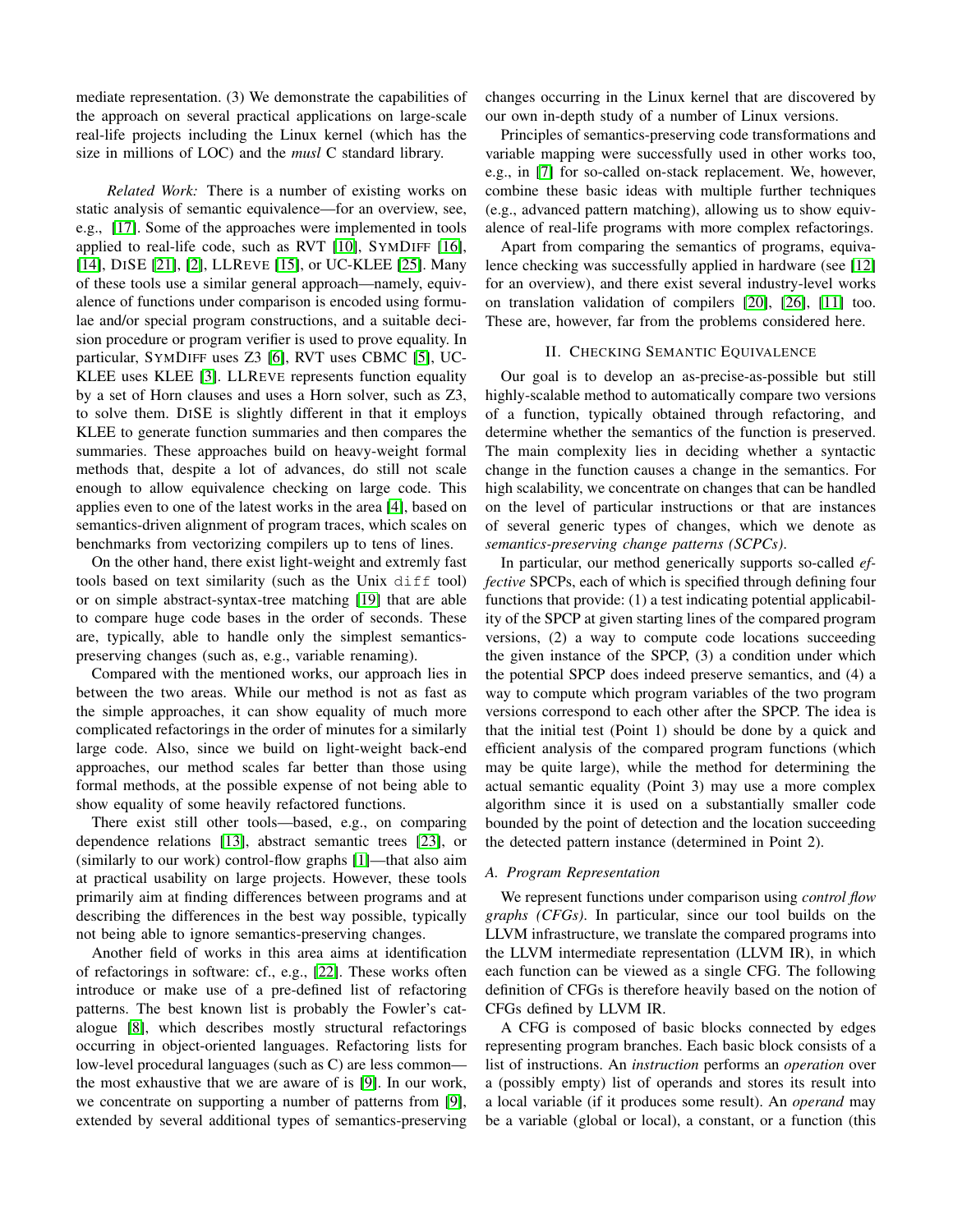is the case, e.g., for call instructions, in which the callee is represented as an operand, or for instructions that assign to function-pointer variables). Each CFG satisfies the *static single assignment (SSA)* property requiring that each variable is assigned to at most once. Therefore, each instruction  $i$ assigns its result into a fresh local variable that we denote  $v_i$ . Assignments into global variables are done using the store instruction. The CFGs are typed—each variable and each constant has a type. The type system is defined by [\[18\]](#page-10-24).

Furthermore, to simplify the following presentation, we introduce the function *op* that assigns an operation to each instruction. The set of all operations consists of the different kinds of instructions in LLVM IR [\[18\]](#page-10-24).

Each internal instruction of a basic block has exactly one successor: the instruction immediately following it. A block ends by a so-called *branch instruction* or by a *terminator instruction* that terminates the function, possibly returning a value. A branch instruction may have one or two successors, which are always initial instructions of basic blocks. Branch instructions with one and two instructions are called *unconditional* and *conditional* branches, respectively. For nonbranching and unconditional branching instructions, we introduce the function succ that, for each such instruction, defines its successor. For conditional branches, the successor to be followed at runtime is chosen by evaluating a boolean condition that is an operand of the instruction. We thus refer to the two successors as to the *true-case* and *false-case successor* and introduce functions  $succT$  and  $succF$  that define these successors for each conditional instruction.

#### *B. Function Equality*

Before describing the main idea of our method for proving semantic equality, we first define what we mean by two functions being semantically equal. The idea is to find so-called *synchronisation points* in both functions and to check that the code between pairs of corresponding synchronisation points is semantically equal. As we shall see, synchronisation points will *typically* but *not always* be at each instruction. Moreover, we will show that multiple syntactical transformations must often be done in order to allow for the typical per-instruction synchronisation points.

Intuitively, we consider two pieces of code to be *semantically equal* if they both terminate and their execution produces the same output for the same inputs, or they both do not terminate. Here, by output, we mean values of the output variables and the final state of the memory; and by input, values of the input variables and the initial state of the memory. The memory incorporates both the stack and the heap. The input and output variables are subsets of all variables used in the given function. To reflect possible concurrency, we check that both pieces of code being compared use the same synchronisation means (locks, shared memory, etc.) in the same way. We assume that the used synchronisation assures thread safety, and so we consider sequential executions only. Similarly, we check that both compared pieces of code use the same library and system calls in the same way.

Formally, let us have two functions  $f_1$  and  $f_2$ , and, for  $i \in \{1,2\}$ , let  $I_i$  and  $V_i$  denote the sets of instructions and variables used in  $f_i$ , respectively. We view the *problem of checking semantic equality* of  $f_1$  and  $f_2$  as the problem of finding two sets of synchronisation points  $S_1 \subseteq I_1$  and  $S_2 \subseteq I_2$  and two synchronisation functions smap:  $S_1 \leftrightarrow S_2$ and  $varmap : V_1 \leftrightarrow V_2$  that represent mappings of synchronisation points and variables, respectively, between  $f_1$  and  $f_2$ . We consider  $f_1$  and  $f_2$  to be semantically equal iff, for any  $s_1, s_2 \in S_1$  and any  $s'_1, s'_2 \in S_2$ , all of the following hold:

1) For each variable  $v \in V_1$  that is used but not defined between  $s_1$  and  $s_2$  (a so-called *input variable* of  $s_1$ ), the variable varmap(v) is used but not defined between  $smap(s_1)$ and  $smap(s_2)$ , i.e., it is an input variable of  $smap(s_1)$ . An analogical requirement must hold for  $s'_1$ ,  $s'_2$  and every  $v' \in V_2$ , using  $smap^{-1}$  and  $varmap^{-1}$ . This requirement may seem quite strict since the functions may have some input variables that do not influence the output (and that could thus be left out from the requirement), but we will use CFG transformations to eliminate such variables beforehand.

2) For each variable  $v \in V_1$  defined between  $s_1$  and  $s_2$  and used after  $s_2$  (a so-called *output variable* of  $s_2$ ), the variable  $varmap(v)$  is defined between  $smap(s<sub>1</sub>)$  and  $smap(s<sub>2</sub>)$  and used after  $smap(s_2)$ , i.e., it is an output variable of  $smap(s_2)$ . Same for  $s'_1, s'_2$  and  $v' \in V_2$ , using  $smap^{-1}$  and  $varmap^{-1}$ .

3) If the value of each input variable  $v_{in}$  at  $s_1$  equals that of varmap( $v_{in}$ ) at smap( $s_1$ ) and the state of the memory at  $s_1$  equals that at  $smap(s_1)$ , then, if the code between  $s_1$ and  $s_2$  is executed and terminates, an execution of the code between  $smap(s_1)$  and  $smap(s_2)$  terminates too, and the value of each output variable  $v_{out}$  at  $s_2$  equals that of  $v_{out}$ at  $smap(s_2)$  and the state of the memory at  $s_2$  equals that at  $smap(s_2)$ . Likewise for  $s'_1, s'_2$ , using  $smap^{-1}$  and  $varmap^{-1}$ .

## <span id="page-2-0"></span>*C. Analysis of Function Equality*

We now present the top-level of our algorithm for checking semantic equality of two functions. Using the notions introduced above, our goal is to find the sets  $S_1$  and  $S_2$ of synchronisation points and the mapping functions smap and varmap such that blocks of code between corresponding pairs of synchronisation points are semantically equal. Proving such semantic equality is a rather difficult task, especially for large blocks of code. To cope with this problem, as already indicated, we use the following two main ideas:

1) We *transform* the compared functions so that synchronisation points can be defined as often as possible *per instruction*. Individual instructions are then quite simple to compare—intuitively, they should perform the same operations on operands that are the same or can be mapped to each other.

2) In case a per-instruction synchronisation cannot be achieved for a block of code, we check whether the compared blocks match one of the supported *SPCPs*. If so, we consider the blocks semantically equal too. The check is based on the features of effective SPCPs introduced at the beginning of Section [II](#page-1-0) whose usage is highlighted in the algorithm.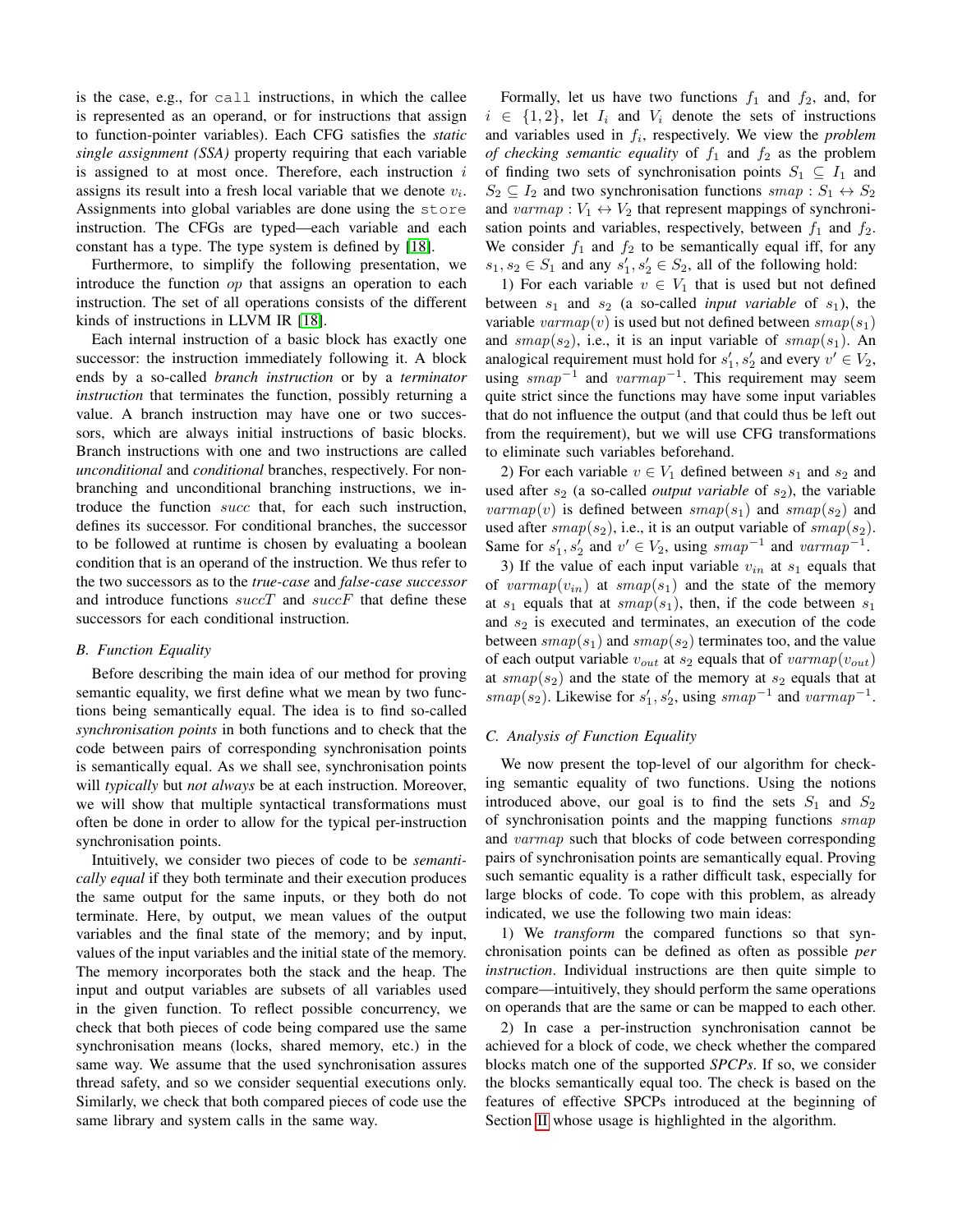**Input:** Functions  $f_1$ ,  $f_2$ **Result:** *true* if  $f_1$  is semantically equal to  $f_2$ , *false* otherwise 1 run transformations of  $f_1$  and  $f_2$ 2 if  $|P_1| \neq |P_2|$  then return false *// Initialisation of synchronisation maps* 3  $S_1 = \{i_m^1\}, S_2 = \{i_m^2\}$ 4  $\, smap(i^1_{in})=i^2_{in}$ 5 for  $1 \leq i \leq |P_1|$  do  $varmap(p_i^1) = p_i^2$ 6 for  $g_1 \in G_1$  do  $varmap(g_1) = g_2 \in G_2$  s.t.  $g_1$  has the same name as  $g_2$ *// Main loop* 8  $Q = \{(i_m^1, i_m^2)\}\$ <sup>9</sup> while Q *is not empty* do 10 take any  $(s_1, s_2)$  from  $Q$ 11  $p = \text{detectPattern}(s_1, s_2)$ 12 **for** each pair  $(s'_1, s'_2) \in succPair_p(s_1, s_2)$  do 13 **if**  $(s_1' \in S_1 \vee s_2' \in S_2)$  then 14 if  $smap(s'_1) \neq s'_2$  then return false <sup>15</sup> else continue 16 if p is none then  $equal = cmplnst(s_1, s_2)$ 17 **else**  $equal = compare_p((s_1, s'_1), (s_2, s'_2))$ 18 if  $\neg equal$  then return false *// Update synchronisation sets and maps* 19  $S_1 = S_1 \cup \{s_1'\}, S_2 = S_2 \cup \{s_2'\}, smap(s_1') = s_2'$ 20 update *varmap* according to p 21 insert  $(s'_1, s'_2)$  to Q <sup>22</sup> return true

<span id="page-3-0"></span>Algorithm 1: Checking semantic equivalence of functions

The main workflow of our semantic equivalence checking is shown in Algorithm [1.](#page-3-0) The algorithm takes two functions  $f_1$  and  $f_2$  as the input. For  $i \in \{1,2\}$ , we let  $P_i$  denote the list of parameters of  $f_i$ , while  $G_i$  and  $C_i$  denote the sets of all global variables and constants used in  $f_i$ , respectively.

First, a number of *code transformations* is applied (Line 1) to the compared functions so that it is easier to define synchronisation points per instruction. These transformations are such that they do not change the semantics of the functions. The most important transformations that we use are constant propagation, redundant instructions elimination, and dead code and dead parameter elimination (since changes in unreachable code do not affect the semantics).

In addition, we run transformations of special calls that occur in LLVM IR, in particular indirect function calls (i.e., calls via function pointers) and calls to assembly code. These calls are replaced by calls to newly generated functions, socalled *abstractions*. *Indirect call abstractions* are function declarations that have the same parameters as the original indirect call and, in addition, a new parameter that represents the called pointer. *Assembly code abstractions* are functions that enclose the called assembly code and promote its parameters into the abstraction function parameters. The purpose of these generated abstractions will be explained later in this section. Finally, some transformations (in particular, function inlining and some related CFG simplifications) are run lazily during SPCP matching (see Section [IV-B](#page-6-0) for more details).

Thanks to the applied transformations, only those parameters that influence the output of the functions are left, and therefore we consider the functions semantically non-equal if they have a different number of parameters (Line 2).

1 succPair  $(s_1, s_2)$ :

```
2 if op(s_1) = op(s_2) = cond.brand then
```

```
3 return (succT(s_1), succT(s_2)),(succF(s_1), succF(s_2))
```

```
4 else if op(s_1) \neq cond.branch ∧op(s_2) \neq cond.branch then
```

```
5 return (succ(s_1), succ(s_2))
```

```
6 else yield error
```
<span id="page-3-1"></span>Algorithm 2: Computing successor synchronisation points

Afterwards, the algorithm starts building the sets of synchronisation points and the mapping functions. Since one of our main goals is high scalability, these are built lazily. Initially, for each function, the synchronisation set only contains the first instruction of the entry basic block (denoted  $i_m^1$  and  $i_m^2$ ) for  $f_1$  and  $f_2$ , respectively), and these two instructions are synchronised. The variable mapping is created between pairs of parameters (based on their order—Line 5) and pairs of global variables (based on their name—Lines 6–7).

The main loop of the algorithm works with a queue Q of pairs of synchronisation points. In each iteration, a single pair  $(s_1, s_2)$  is taken from the queue. The pair is analysed by the function *detectPattern* that checks whether some pattern p out of the supported SPCPs seems applicable. A special value *none* is returned if no pattern is applicable (forcing a per-instruction comparison). The algorithm can be easily generalised to iterate over multiple patterns possibly applicable at the same time we have not included this possibility for brevity and also because the applicability of our current patterns is exclusive.

Then, the function  $succPair_p(s_1, s_2)$  checks where the next synchronisation points will be placed, i.e., computes the successor synchronisation pairs of  $(s_1, s_2)$ . We require each pattern to define the behaviour of  $succPair_p$ . Due to this, the toplevel algorithm does not have to search from where to continue the analysis after a successful detection of an instance of a pattern. In our current implementation of the approach, unless a pair of GEP instructions (i.e., LLVM's getelementptr instructions—more details in Section [IV-A\)](#page-5-0) is encountered, the successor points will simply be at the instructions immediately following  $(s_1, s_2)$ . The procedure is, however, prepared to easily incorporate dealing with comparisons of other larger code blocks too—should that be needed.

The default implementation of *succPair* is shown in Algorithm [2.](#page-3-1) It uses the successor functions from Section [II-A](#page-1-1) and returns either one or two pairs of synchronisation points depending on whether a conditional branching follows the current synchronisation points. If some conditional branching appears in one of the functions only, the function ends with an error, causing the comparison to fail as the control flow is different (this case is not included in Algorithm [1](#page-3-0) for brevity).

After choosing the successor pair of synchronisation points, we first check whether we have already visited one of the points. If so, we require that the synchronisation points are already mapped to each other, otherwise the synchronisation of the control flow is broken, and the functions are not semantically equal (Lines 13–15).

Subsequently, the blocks of code from the current to the next synchronisation point in each function are checked to be indeed semantically equal. If no pattern is used, each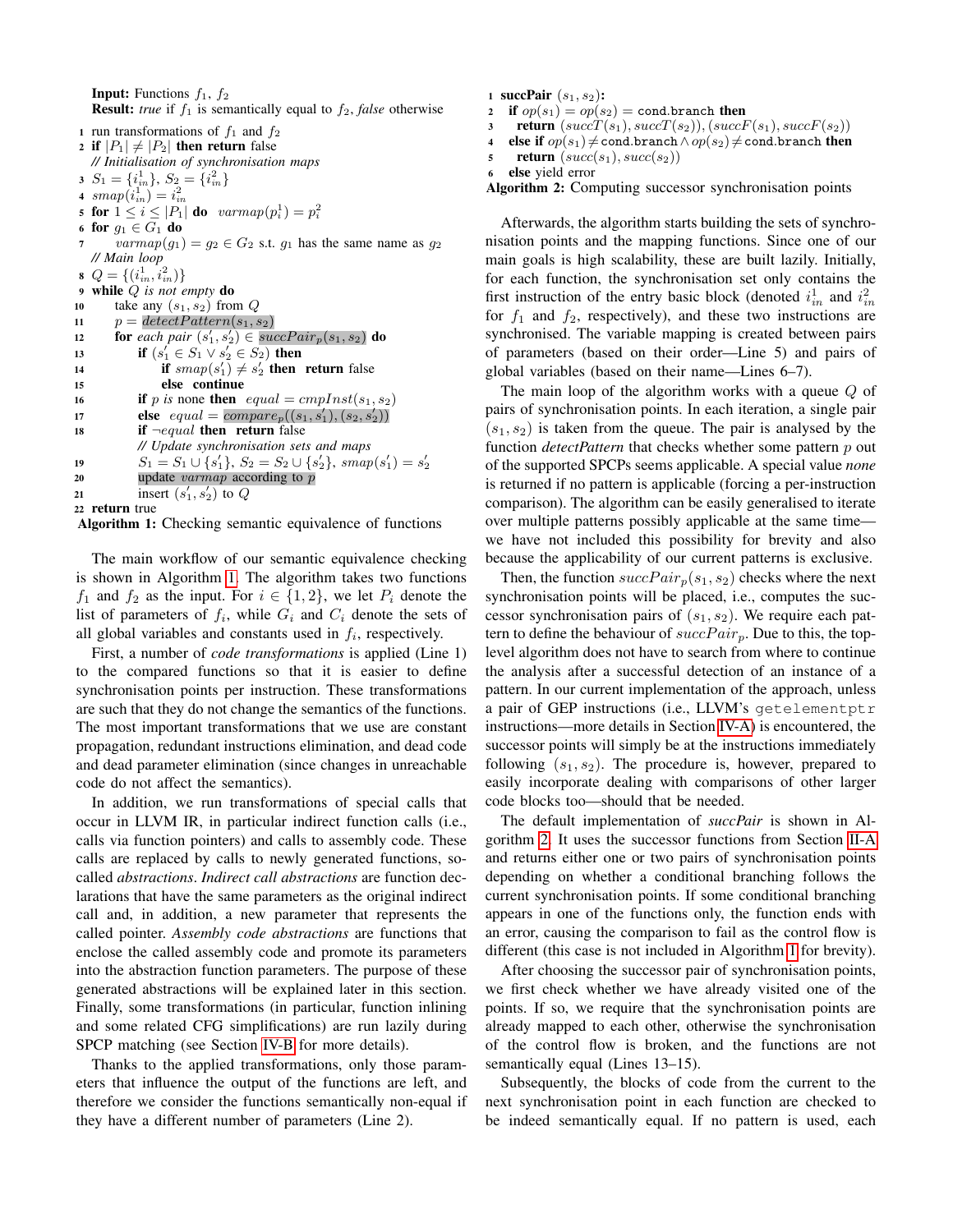|              | 1 cmpInst $(i_1, i_2)$ :                                             |
|--------------|----------------------------------------------------------------------|
|              | // Assume $(o_1^1, , o_{n_1}^1)$ and $(o_1^2, , o_{n_2}^2)$ be the   |
|              | operand lists of $i_1$ and $i_2$ , respectively                      |
| $\mathbf{2}$ | <b>if</b> $op(i_1) \neq op(i_2)$ then return false                   |
| 3            | for $1 \leq k \leq n_1$ do                                           |
|              | // Variables must be mapped                                          |
|              | if $o_k^1 \in V_1 \wedge varmap(o_k^1) \neq o_k^2$ then return false |
|              | // Constants must be equal                                           |
| 5            | else if $o_k^1 \in C_1 \wedge o_k^1 \neq o_k^2$ then return false    |
|              | // Functions must be recursively compared                            |
| 6            | else if $o_k^1$ is a function then                                   |
| 7            | <b>if</b> Alg. 1 $(o_k^1, o_k^2) = false$ then return false          |
| 8            | return true                                                          |
|              | <b>Algorithm 3:</b> Comparing single instructions                    |

<span id="page-4-0"></span>of the blocks contains a single instruction, and these are compared using the *cmpInst* function defined in Algorithm [3.](#page-4-0) The function checks if the instructions perform the same operation on the same or mapped operands.

Moreover, if the compared instructions use functions as operands, we run Algorithm [1](#page-3-0) for the functions unless they were compared before. An exception to this are *indirect function calls* and *calls to assembly code*. As already mentioned, we replace such calls by calls to so-called abstraction functions. For an indirect call, only the arguments of the indirect abstraction function call are compared, leading to a comparison of both the original arguments and the function pointers. A comparison of the target functions is started when they are assigned to the function pointers (since that is where the functions appear as operands). As for the assembly abstraction functions, the blocks of assembly code inside them are compared for literal equality instead of using Algorithm [1.](#page-3-0)

When a potentially applicable SPCP was detected, the comparison of blocks is done using a pattern-specific  $compare<sub>n</sub>$ function. If the blocks are not compared as equal, the algorithm ends, claiming the functions not to be semantically equal.

After the semantic comparison, the synchronisation sets and maps are updated on Lines 19–20. The variable mapping is updated wrt the SPCP used. If individual instructions were compared (which is the case when no pattern is used as well as when most of the currently supported patterns are used), the update is quite simple as instructions always have at most one output value represented by the fresh local variable created by the instruction. Hence, when two instructions  $i_1$  and  $i_2$ returning a value are compared, the mapping  $varmap(v_{i_1}) =$  $v_{i_2}$  between the new local variables is created.

Finally, if all reachable synchronisation points were visited and no inequality has been found, the functions are considered semantically equal.

#### III. SUPPORTED SEMANTICS-PRESERVING CHANGES

The list of SPCPs we concentrate on is inspired by two sources: (1) the list of refactoring patterns from [\[9\]](#page-10-0) and (2) our own extensive study of frequent change patterns that we have performed on multiple past versions of the Linux kernel.

Concerning the list of [\[9\]](#page-10-0), we observe that our proposed approach implicitly allows us to handle a number of patterns. This is mainly caused by three facts:

1) We use a CFG-based representation of programs, in which some constructions of high-level languages that look different in source code are represented the same way. This allows us to handle the *consolidate-conditional*, *for-into-while*, *while-into-for*, *add-a-typedef*, and *replace-type* patterns.

2) Our method is insensitive to naming of program entities, which allows it to handle many renaming patterns, in particular, *rename variable/constant/user-defined type/function*.

3) The CFG transformations we use effectively "neutralize" the effect of some change patterns. This is in particular the case for (i) dead-code elimination that allows us to handle the *remove-unused-variable/parameter/function* patterns, (ii) constant propagation that allows us to handle the *replacevalue-with-constant* pattern, and (iii) memory-to-register promotion that allows us to handle the *add-variable* and *replaceexpression-with-variable* patterns.

Hence, we observe that our algorithm in its basic form (without any explicit patterns) allows us to handle 15 out of 29 refactoring patterns mentioned in [\[9\]](#page-10-0). From the rest of the patterns, we concentrate on those that occur the most often in real systems code. We support this claim by a study of past versions of the Linux kernel that we present below.

#### <span id="page-4-1"></span>*A. Change Patterns in the Linux Kernel*

To derive SPCPs common in Linux, we started by analysing all versions of the RHEL 7 kernel from 2014–18 (RHEL 7 was the major RHEL version until 2019). Newer RHEL versions are then used for our experimental evaluation in Section [V.](#page-8-0)

In particular, for pairs of succeeding releases, we compared the semantics of functions from the KABI list. We performed the comparison using our proposed algorithm without any custom patterns and looked for functions marked as nonequal. Such functions thus differ in ways other than what the effect of the 15 implicitly supported patterns described above can be. Note that the encountered changes need not appear directly in the function code—they may be caused, e.g., by a change in a type declaration too. Subsequently, we manually analysed all the obtained differences and identified the most common remaining kinds of changes not affecting the semantics. This way, we obtained the following list of SPCPs. For each discovered SPCP, we enumerate all patterns from [\[9\]](#page-10-0) that it covers. In addition, we note that many of the SPCPs identified in this section cover additional refactoring patterns that are not mentioned in [\[9\]](#page-10-0) (e.g., because they are kernel-specific or because they are rather complex).

*Changes in structure data types:* These include changes in user-defined structures and unions, which often result in a situation when, e.g., an access to the same structure field yields a different memory-access offset. This pattern covers two patterns from [\[9\]](#page-10-0): *add/rename a structure field*. We note that this pattern has two variants, depending on whether the change involves changes in nested structures or not (cf. Section [IV-A\)](#page-5-0).

*Moving code into functions:* The code is refactored by moving parts of it into functions called from where the original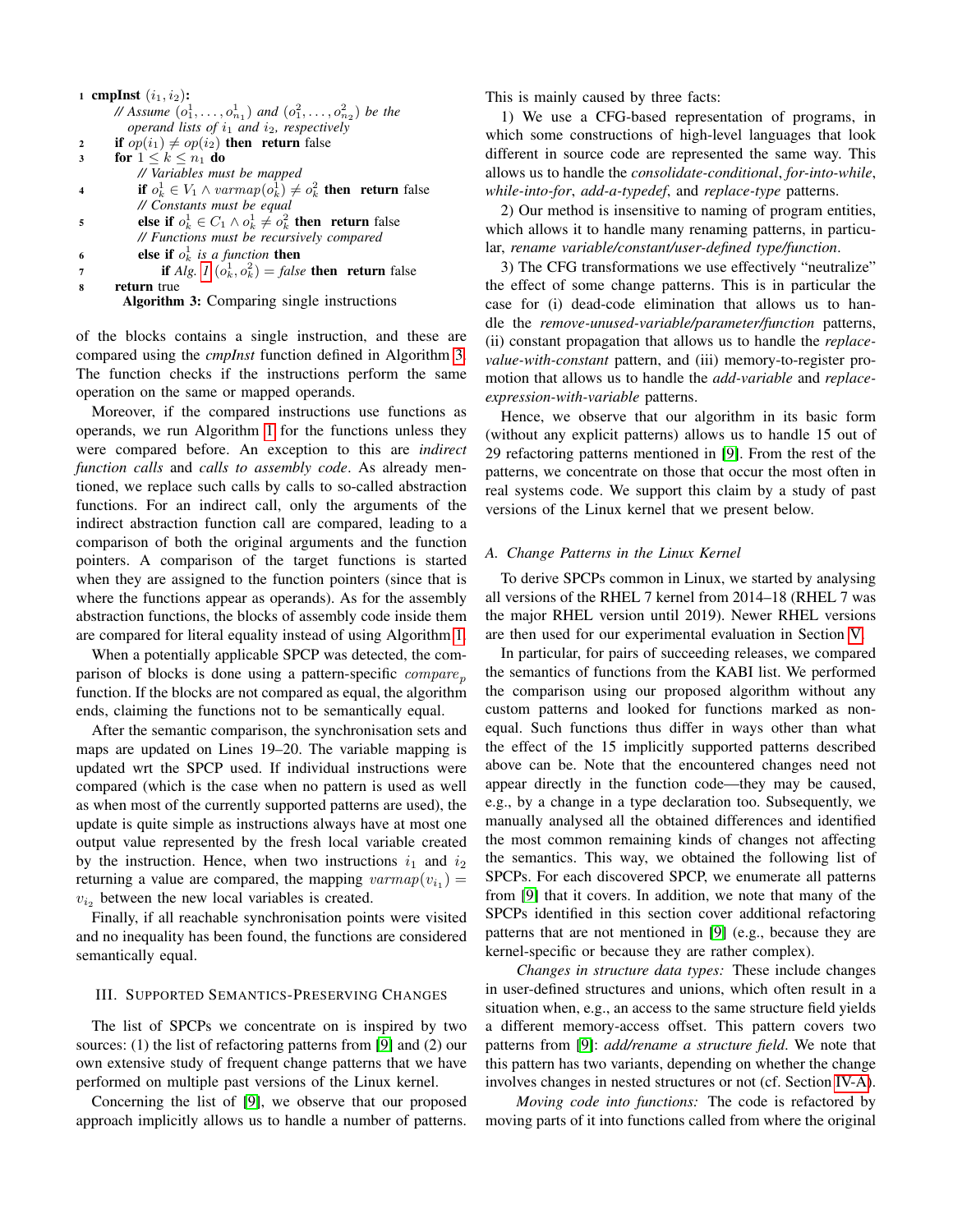TABLE I: Numbers of SPCPs in KABI functions

<span id="page-5-1"></span>

| RHEL<br>versions | <b>KABI</b><br>funs | Non-dominated<br>changed<br>functions | Data<br>types  | Function<br>splitting       | Code<br>loc. | Enum<br>values              |
|------------------|---------------------|---------------------------------------|----------------|-----------------------------|--------------|-----------------------------|
| 7.5/7.6          | 739                 | 112                                   | 10             | $\mathcal{D}_{\mathcal{L}}$ | 2            |                             |
| 7.4/7.5          | 734                 | 218                                   | 33             | 13                          |              |                             |
| 7.3/7.4          | 678                 | 142                                   | 6              | 3                           |              |                             |
| 7.2/7.3          | 644                 | 223                                   | 9              | 13                          | 2            | $\theta$                    |
| 7.1/7.2          | 551                 | 111                                   | 6              | 4                           | 3            | 0                           |
| 7.0/7.1          | 395                 | 82                                    | $\mathfrak{D}$ | 5                           |              | $\mathcal{D}_{\mathcal{L}}$ |
|                  | Sum                 | 888                                   | 66             | 40                          | 12           | 3                           |

code was. This covers multiple patterns from [\[9\]](#page-10-0): *extract/inline function*, *add/reorder function parameters*.

*Changes in a source code location:* In the Linux kernel there are macros and built-in functions that allow one to report the file name and the line number of the current code location. In case such a function/macro is used and the location has changed, the semantics stays the same.

*Changes of enumeration values:* This situation may happen, e.g., when a new value is added into the middle of an enumeration type. In such a case, the rest of the values are shifted and get different numerical values.

Table [I](#page-5-1) shows numbers of appearances of the mentioned SPCPs in the compared RHEL kernel versions The first column states the versions of the RHEL kernel being compared. The second column contains the number of functions on the KABI list. The third column contains the number of functions, either from the KABI list or (directly or indirectly) called from them, that contain a difference and that are not called solely by some function already containing a difference (in other words, we do not descend into callees of functions that contain a difference). Here, note that changes in macros or data types show up in the code of functions in LLVM IR too. The remaining columns give numbers of those of the discovered differences that are caused by the SPCPs described earlier.

Changes in about 13 % of the changed functions are fully covered by the above described patterns, and the semantics of these functions did not change. (Usually, the change corresponds to a single pattern, but a few functions were changed via multiple patterns—hence the given percentage cannot be obtained directly from Table [I;](#page-5-1) we computed it separately.) We also analysed the other changes and discovered that 99 % of them affect the semantics. Changes in the remaining 1 % typically represent more complicated refactoring.

In addition to the above, we also inspected individual commits in the Git repository of the Linux kernel upstream [\(https://github.com/torvalds/linux\)](https://github.com/torvalds/linux) created in past 2 years and concentrated on the commits that are marked as "refactorings" in their commit message (i.e., those that are expected not to change the semantics). We analysed the changes introduced by these commits and identified two additional frequent SPCPs:

*Inverse branching conditions:* A branching condition is replaced by an inverse condition with the branches swapped. This also applies to loop conditions, thus covering the *whileinto-do-while* pattern of [\[9\]](#page-10-0).

*Relocated code:* A piece of code is relocated into a different part of a function (e.g., from the beginning of a loop iteration to before the loop). The relocated code is usually independent from the code skipped by the relocation. From the patterns in [\[9\]](#page-10-0), it covers the *contract/extend variable scope*.

In total, we have thus identified six SPCPs that we consider as important in the given context. These SPCPs cover 9 patterns from [\[9\]](#page-10-0) but are more general, covering some semanticspreserving changes not covered by [\[9\]](#page-10-0), yet showing up in the history of the Linux kernel. In addition, we note that we do not cover 5 patterns from [\[9\]](#page-10-0) as we have never encountered them in our study of Linux. While it should be easy to handle some of them using effective SPCPs (this is applies to 3 patterns related to converting a variable into a pointer and vice-versa), some (in particular *convert global variable into parameter* and *group a set of variables into a new structure*) would require analysing the global state of the compared programs which our algorithm currently does not do.

In the below section, we show that all the above identified six SPCPs can be formulated as effective SPCPs and hence handled by our algorithm.

## IV. HANDLING THE SUPPORTED SPCPS

Our method for comparing the semantics of two functions is generic in handling effective SPCPs specified by providing the four functions listed in Section [II.](#page-1-0) We now define these functions for the SPCPs that we identified as frequent in the Linux kernel through our empirical study presented in Section [III-A.](#page-4-1) Some of the patterns use default implementations of some of the functions, which were presented in Section [II-C.](#page-2-0) In such cases, we do not discuss the functions for the given pattern. We also propose a specific treatment for the code-relocation SPCP that goes beyond our notion of effective SPCPs.

#### <span id="page-5-0"></span>*A. Changes in Structure Data Types*

The most common change that we saw in the Linux kernel and that results in different code produced by the compiler while maintaining the semantics is a change of the layout of a user-defined structure type. In C, a *structure type* (a structure or union) consists of a list of *fields*, each field having its *name* and *data type*. When accessing a particular named field f of a variable  $v$ , compilers translate the name of  $f$  into a numerical *offset*, which is a number that defines the relative offset of the address of  $f$  from the starting address at which  $v$  lies in memory. In LLVM IR, this is done by the getelementptr (GEP) instruction, which takes a pointer and an index of the field and returns a pointer to the required element.

If the layout of a structure type is changed, usage of the type may be affected in multiple ways: e.g., if a field is added to or removed from the middle of the structure type, the indices of all fields up to the end of the type change. As was outlined earlier, we consider two different variants of this pattern, one for a simple change of a field offset and the other for a more complicated change involving changes in nested structures but leading to accessing the same fields in the end.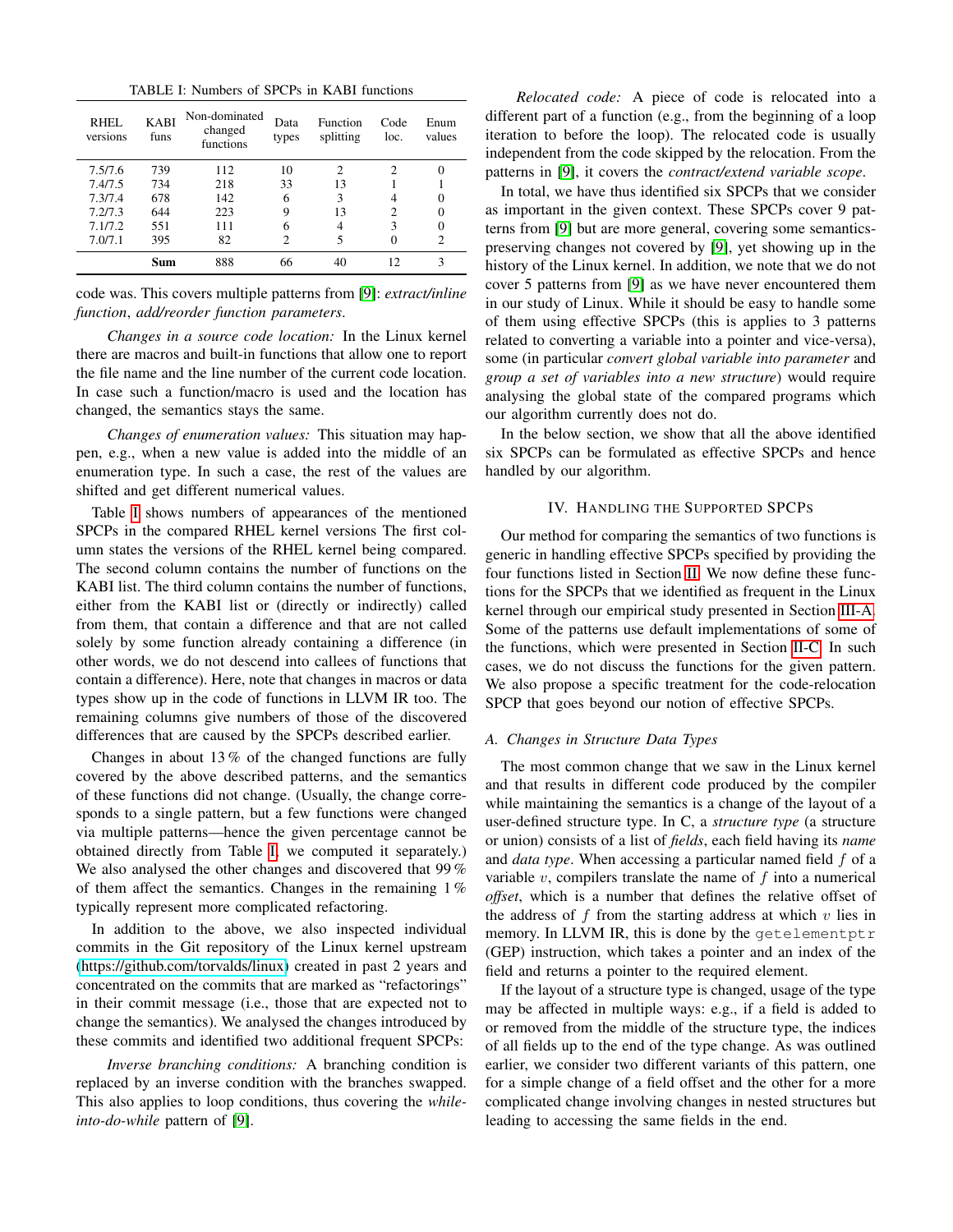*1) Changed Offset of a Structure Field:* When a new field is added into the middle of a structure type, the fields from the point of addition to the end are shifted. Accessing such fields results in different indices generated by the GEP instruction. To deal with such changes, we provide a special way of comparing two GEP instructions used to access a structure field. In particular, we exploit LLVM *debugging information* that contains a mapping of field names to field indices. We then specify the pattern as follows (using the implicit versions of computing successor pairs and updating maps of variables):

**Detection condition:**  $op(s_1) = op(s_2) = \text{gep}$  and both GEP instructions access a structure field.

**Definition of**  $compare_p$ : The comparison is done using a slightly modified version of *cmpInst* from Algorithm [3.](#page-4-0) When comparing operands that are GEP indices on Line 5, instead of comparing the numerical offsets  $o_k^1$ ,  $o_k^2$  for equality, we first retrieve the corresponding field names  $n_k^1$ ,  $n_k^2$  from debugging information. Then, we distinguish four possible situations:

- $o_k^1 = o_k^2$ ,  $n_k^1 = n_k^2$ —the operands are equal.
- $o_k^1 = o_k^2, n_k^1 \neq n_k^2$ —check if  $n_k^2$  occurs in the structure type that contains  $n_k^1$ . If it does not, then the operands are equal (the field has very probably been renamed), otherwise we treat the operands as not equal.
- $o_k^1 \neq o_k^2, n_k^1 = n_k^2$ —the offset has been shifted, but the programmer still accessed the same name. We check whether there is some pointer arithmetic performed on the pointers computed as the results of the instructions  $s_1$ and  $s_2$ . If so, the operands are not equal (as the absolute value of  $o_k^1$  or  $o_k^2$  matters), otherwise they are equal.
- $o_k^1 \neq o_k^2, n_k^1 \neq n_k^2$ —the operands are not equal.

*2) Different Ways to Access the Same Field:* There may occur situations when the layout of a structure type is changed in a more complicated way, and the same fields are accessed in a different manner. An example that often happens in the Linux kernel is replacement of a field  $f$  by a field  $u$  of a union type that contains the original field  $f$  and some other field g. When accessing the field  $f$  through  $u$ , the final generated offset is (usually) exactly the same (since  $f$  is stored at the beginning of  $u$ ), but the access is done using one more field (and one more GEP instruction in LLVM IR).

In this case, the same semantics is achieved by a different number of instructions in each of the compared functions. Thus, this pattern must compare larger blocks of instructions.

**Detection condition:**  $op(s_1) = op(s_2) = \text{gep}$  and there is a sequence of instructions  $i_1, \ldots, i_n$  in the first version of the code where:

- $i_1 = s_1$ , i.e., the sequence starts from  $s_1$ ,
- for all  $1 \leq k < n$ ,  $succ(i_k) = i_{k+1} \wedge op(i_k) =$ gep,
- the sequence has a single input variable—the source pointer accessed by  $i_1$ ,
- the sequence has a single output variable—the variable  $v_{i_n}$  that is the final pointer computed by the sequence, and • for all  $1 \leq k \leq n$ , all index operands of  $i_k$  are constant.

Moreover, an analogous sequence (possibly of another length) of GEP instructions starts from  $s_2$ . We denote by  $s'_1/s'_2$  the last

- 1 compare $_p$   $(s_1, s_2)$ :
- 2 if  $\neg \textit{cmpInst}(s_1, s_2)$  then
- if  $op(s_1) =$  call then inline  $s_1$  and simplify
- 4 if  $op(s_2) =$  call then inline  $s_2$  and simplify
- 5 insert  $(s_1, s_2)$  to  $Q$  // *Yield a new comparison of*  $s_1$ ,  $s_2$

<sup>6</sup> return true *// The comparison will always continue*

<span id="page-6-1"></span>Algorithm 4: Handling function refactoring in Algorithm [1](#page-3-0)

instructions of the sequences starting from  $s_1/s_2$ , respectively. At least one of the sequences has more than one instruction.

**Definition of**  $succPair_p$ : it returns the single pair of synchronisation points  $(succ(s'_1), succ(s'_2)).$ 

**Definition of**  $compare_p$ : As all indices are constant, we can compute the exact memory offset that each instruction would produce. Thus,  $compare_p$  returns true iff (1)  $varmap$  maps the input variable of  $s_1$  to the input variable of  $s_2$  and (2) the sum of all offsets of all instructions is equal for both sequences.

**Method for updating** varmap:  $varmap(v_{s'_1}) = v_{s'_2}$ .

#### <span id="page-6-0"></span>*B. Moving Code into Functions*

Another frequent change that preserves semantics is splitting a block of code into pieces and moving (some of them) into some new (or existing) functions. Such functions are then called with appropriate parameters from the place where the original code was. This is a common refactoring process that usually improves readability and simplifies the code.

As our experiments show, when some code is moved into a function, the function usually executes exactly the same operations as the original code. Thus, to handle this kind of changes, it suffices to find a correct synchronisation between instructions of the original code and those of the called function. In order to achieve this, we make use of multiple CFG transformations with the most important being *function inlining*:

**Detection condition:**  $op(s_1) = \text{call} \vee op(s_2) = \text{call}.$ 

**Definition of**  $compare_p$ : The implementation of  $compare_p$ is shown in Algorithm [4.](#page-6-1) If the compared instructions are not equal and at least one of them is a call, the call is inlined and a new comparison of the current synchronisation pair is scheduled since the call instruction is replaced by new code.

The above approach is, however, not always sufficient. Sometimes, the code is moved into a function containing more behaviour than the original code, but that behaviour is not executed for the particular call (e.g., by setting some parameter to false). The semantics is preserved, but the code produced by inlining contains more instructions than the original code, and so a per-instruction synchronisation cannot be achieved.

Therefore, we perform additional semantics-preserving CFG transformations after the inlining, namely *constant propagation* and *dead code elimination*. Constant propagation may evaluate some conditions to false, and dead code elimination will then remove unreachable code, leaving only the code that can possibly be executed for the particular function call. If that code performs the same operations as the original code, our method is subsequently able to show this.

#### *C. Changes in Enumeration Values*

In C, the enum keyword allows one to create a list of named constants. Usually, the numerical values themselves are not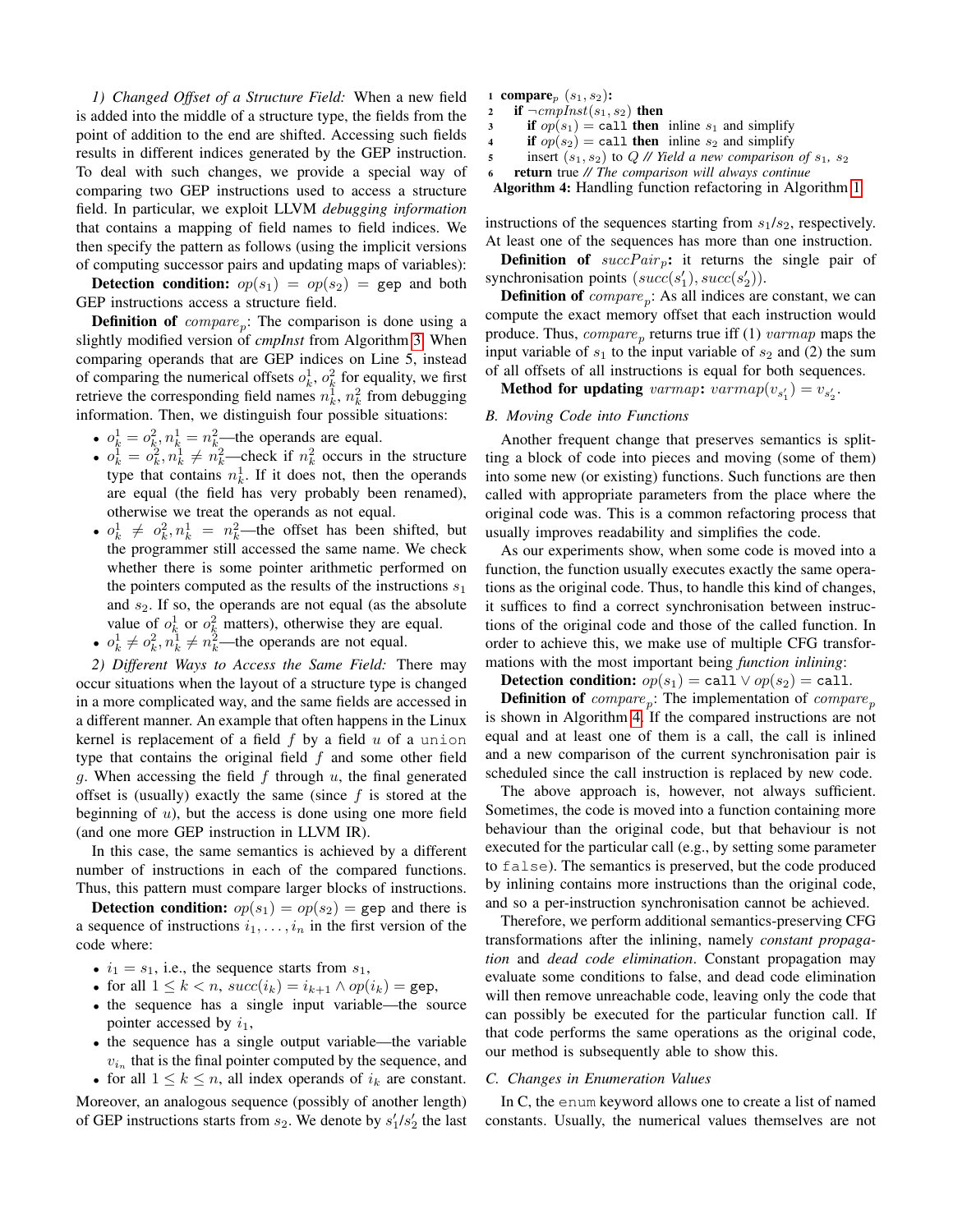important and when they are changed, it is not considered a semantic change. Such changes often occur when a new value is inserted into the middle of an enum. All identifiers after the added one then get assigned a different value by the compiler.

**Detection condition:**  $s_1$  and  $s_2$  are instructions containing a constant operand that corresponds to an enum identifier. To detect such a situation, the function analyses debugging information and collects possible mappings of values to enum identifiers. Moreover, to determine which *enum* identifiers are used at the C line from which the compared instructions were generated, we use a simple analysis of the C source code associated with the compared LLVM IR.

**Definition of**  $compare_p$ : Instructions are compared via *cmpInst*, but if a constant operand corresponding to an *enum* identifier is checked, the identifier string is compared instead of the value<sup>[1](#page-7-0)</sup>.

#### *D. Changes in Source Code Location*

This semantics-preserving change is specific for the Linux kernel, in particular kernel warning functions. Calls to these functions contain two kinds of information that can be omitted without changing the semantics. First, the warning message is not important. Second, calls to these functions often contain the line number and absolute path to the C source file where the call occurs. Nonetheless, a change of such information does not affect the semantics of the caller function. We handle this by the following SPCP-specific functions:

**Detection condition:**  $op(s_1) = op(s_2) =$  call and the same kernel warning function is called.

**Definition of** *compare*<sub>p</sub>: compare the calls using *cmpInst* but do not compare operands that represent a warning message, a line number, or a file name (we identified a list of such operands by manually analysing all kernel warning functions).

#### *E. Inverse Branch Conditions*

A common pattern that we identified among kernel refactoring commits covers situations when a branching condition is replaced by its inverse condition. Such a change is semanticspreserving if the true- and false-case successors of the concerned branching instruction are swapped.

**Detection condition:**  $s_1$  and  $s_2$  are comparison instructions and the produced boolean variables  $v_{s_1}$  and  $v_{s_2}$  are only used as conditions to branching instructions  $b_1$  and  $b_2$ , respectively.

**Definition of**  $compare_p$ : compare the instructions using *cmpInst*, but if the instructions evaluate inverse conditions, return *true* and swap the order of successors of  $b_1$  and  $b_2$ .

#### *F. Code Relocations*

The last semantics-preserving change whose support we consider as crucial wrt our study from Section [III-A](#page-4-1) is relocation of a piece of code into a different part of a function. For the concerned functions to be semantically equal, it is

```
18 if \neg equal then
```
19 if  $R = \parallel$  then // *Relocation detection* 

```
20 if (R = detectRel(s_1, s_2, f_1)) \neq [] then f_r = f_1
```
21 else if  $(R = detectRel(s_1, s_2, f_2)) \neq []$  then  $f_r = f_2$ <br>22 else return false

```
else return false
```

```
23 else // Relocation matching
```

```
24 if f_r = f_1 then s_c = s_1, s_1 = R[0]
```

```
25 else s_c = s_2, s_2 = R[0]
```

```
26 insert (s_1, s_2) to Q
```

```
27 continue
```

```
28 else // Relocation checking
```

```
29 if f_r = f_1 \wedge s_1 is the last instruction of R then
```
- 30 if  $(s_1, s_c)$  *depends on* R then return false
- 31  $s_1 = s_c$ , insert  $(s_1, s_2)$  to Q

```
32 else if f_r = f_2 \wedge s_2 is the last instruction of R then
```

```
\mathbf{33} if (s_2, s_c) depends on R then return false
```

```
34 s_2 = s_c, insert (s_1, s_2) to Q
```
<span id="page-7-1"></span>Algorithm 5: Handling code relocations in Algorithm [1](#page-3-0)

```
1 detectRel (s_1, s_2, f_r):
```

```
2 backup s_1 and s_2, R = \parallel3 while op(s_1) \neq branch \wedge op(s_2) \neq branch do
4 if cmpInst(s_1, s_2) = equal then return R
5 if f_r = f_1 then append s_1 to R, s_1 = succ(s_1)6 else append s_2 to R, s_2 = succ(s_2)\tau restore s_1 and s_28 return []
```
<span id="page-7-2"></span>Algorithm 6: Detection of code relocations

necessary that the relocated code is independent of the code that is skipped by the relocation. Currently, we require the relocated code to be sequential (without branching), but it may be relocated into any part of the same function. Based on our experiments with the Linux kernel presented in Section [III-A,](#page-4-1) this is the most common case for code relocation.

Code relocation cannot be covered by our main algorithm via the notion of effective SPCPs. The reason is that to handle it we need multiple interconnected phases as shown below, and, moreover, we want to apply it with the lowest priority (i.e., only when no other SPCP is applicable). Therefore, we handle it as shown in Algorithm [5](#page-7-1) that replaces Line 18 in Algorithm [1.](#page-3-0) The method works in three phases, namely relocation detection, relocation matching, and relocation checking.

*Relocation detection* is run if the current pair of synchronisation points is compared as non-equal and no potentially relocated block  $R$  is being processed. For that, the function *detectRel*, shown in Algorithm [6,](#page-7-2) is used. It tries to find a synchronisation point in one of the functions under comparison that would match the current synchronisation point in the other function. If such a synchronisation point is found, the block of instructions that were skipped during the search is marked as a *potentially relocated block*  $R$ , and  $s_1$  and  $s_2$  are moved such that they are synchronised again. The function in which the relocated block was found is remembered in  $f_r$ .

The second phase, *relocation matching*, is run if the current pair of synchronisation points is compared as non-equal and a potentially relocated block  $R$  has been previously identified (i.e., the comparison of the two given functions has arrived to the location where  $R$  is assumed to be relocated). In this case, the current synchronisation point of  $f_r$  is remembered in  $s_c$ and then moved back to the first instruction of  $R$ , with the pair

<span id="page-7-0"></span><sup>&</sup>lt;sup>1</sup>Note that one can construct artificial programs that the described method would claim semantically equal although they are not. This might happen if the programs compare *enum* identifiers with actual constants that they represent. Such constructs, however, break the purpose of enumeration types and do usually not occur in real-world code as our experiments show.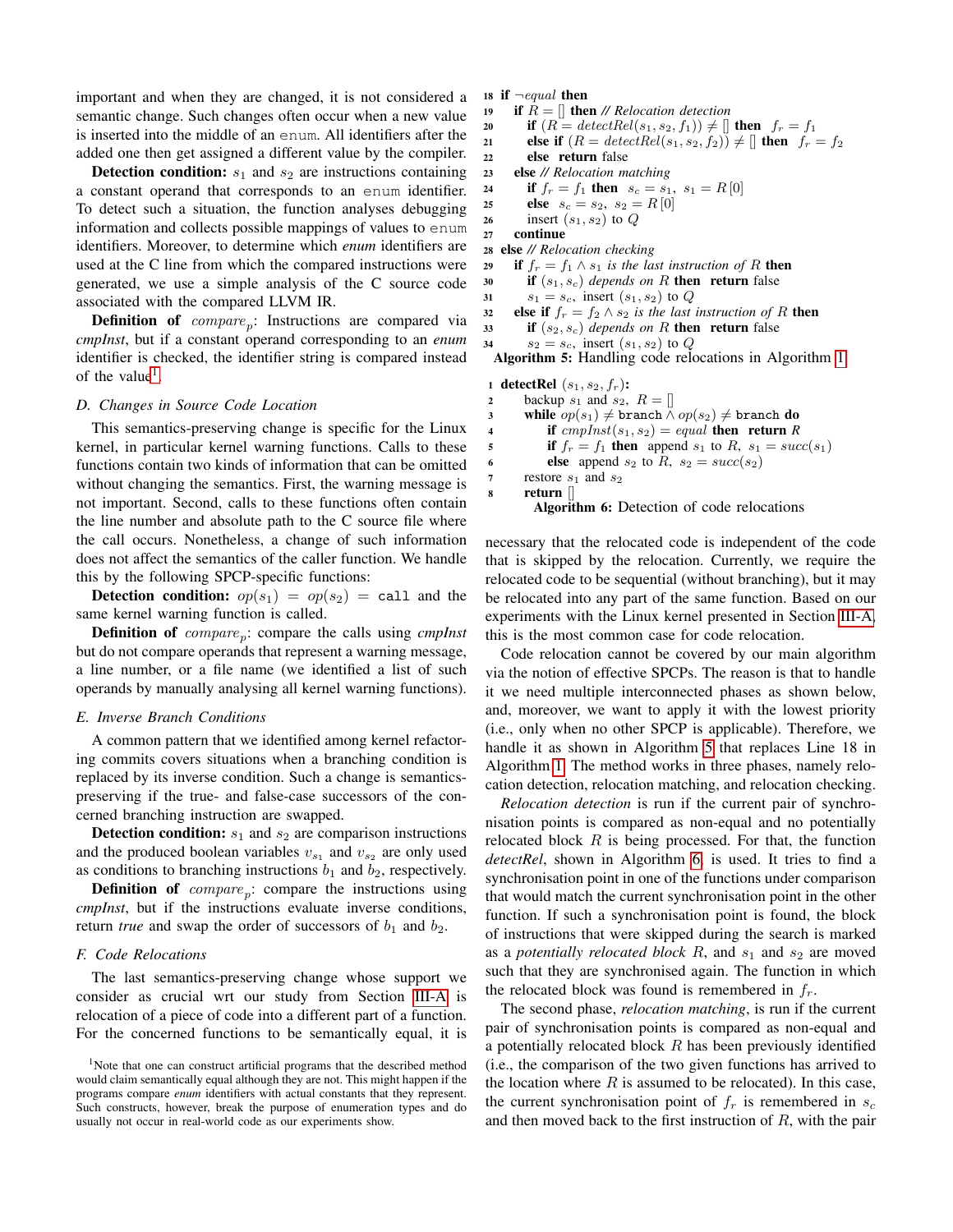<span id="page-8-4"></span>TABLE II: Checking semantic equivalence of KABI functions

| RHEL<br>versions | <b>KABI</b><br>functions | DIFFKEMP verdict:<br>equal/not equal/<br>unknown | Total<br>functions<br>compared | Total<br><b>LOC</b><br>compared | Runtime<br>(mm:ss) |
|------------------|--------------------------|--------------------------------------------------|--------------------------------|---------------------------------|--------------------|
| 7.5/7.6          | 739                      | 608/125/6                                        | 4.954                          | 138,546                         | 08:15              |
| 7.6/7.7          | 769                      | 636/126/7                                        | 5.155                          | 144.971                         | 08:46              |
| 7.7/7.8          | 798                      | 611/178/9                                        | 5.319                          | 149,030                         | 08:44              |
| 8.0/8.1          | 471                      | 360/86/25                                        | 3.374                          | 85.514                          | 07:16              |
| 8.1/8.2          | 521                      | 335/160/26                                       | 3,607                          | 87,722                          | 13:33              |

 $(s_1, s_2)$  re-inserted into Q. This way, Algorithm [1](#page-3-0) will take care of comparing the relocated code for semantic equality.

Finally, if the equality of the entire block is confirmed, the *relocation checking* phase checks if the code that has been skipped by the relocation (which is the code between the last instruction of R and the instruction  $s_c$  from which the comparison will continue) is not data-dependent on the relocated block. Two blocks of code are data dependent if one of the blocks reads a value that is written to by the other block. If the blocks are independent, the relocation is semantically equal, and the comparison continues normally from the remembered synchronisation point  $s_c$ .

#### V. IMPLEMENTATION AND EXPERIMENTS

<span id="page-8-0"></span>We have implemented the proposed methods in a tool called DIFFKEMP. The tool is able to automatically compare the semantics of functions from two different versions of a project compiled into LLVM IR. Moreover, for projects written in C (such as the Linux kernel), which are the primary target of DIFFKEMP, it is able to precisely locate the C source symbol (a function, a macro, or a type) that causes the detected semantic difference. Currently, DIFFKEMP supports all versions of Clang/LLVM from 5 to 10. It is distributed as source code<sup>[2](#page-8-1)</sup>, an RPM package<sup>[3](#page-8-2)</sup>, or a Docker container<sup>[4](#page-8-3)</sup>.

We have performed several experiments with DIFFKEMP in order to demonstrate capabilities of the proposed methods. The experiments and the results are presented below.

*Experiment 1—KABI functions:* As mentioned earlier, the ability of our tool to detect undesirable changes in a software project may be particularly useful for developers of those Linux distributions that aim at stability and compatibility. One of such distributions is the *Red Hat Enterprise Linux (RHEL)* whose KABI functions, cf. Section [I,](#page-0-0) should be stable across minor RHEL releases. A change of the semantics of a KABI function may lead into a compatibility breakage. To show that DIFFKEMP can indeed be helpful to ensure that this does not happen, we used it to check preservation of the semantics of KABI functions on the 7 most recently released versions of RHEL. Table [II](#page-8-4) shows the obtained results.

For each pair of the kernel versions, Column 2 shows the number of KABI symbols that were compared. Column 3 displays the number of functions that are claimed by DIFF-KEMP to be semantically equal, non-equal, as well as those whose equality could not be determined. The last kind of result

occurred typically in cases in which DIFFKEMP was not able to find the function's definition in the kernel source (some functions are, e.g., generated during kernel compilation from macros). In all experiments, not a single function comparison ended with a tool crash nor the tool timed out.

Furthermore, we manually inspected the functions claimed by DIFFKEMP to be non-equal, and we have found at most units of (for some versions even zero) functions whose semantics seems unchanged. As far as we can say, the changes were mostly security fixes or bug fixes; they should not break anything in applications relying on KABI, but they indeed change the semantics to some degree as correctly announced by DIFFKEMP. Checking the potential impact of such semantic changes is left for the developers. However, the results clearly demonstrate that DIFFKEMP heavily reduces the amount of the human effort needed—while we were able to check the changed functions in a reasonable amount of time (each pair of versions took a few hours, relying on the changes highlighted by DIFFKEMP), this would be impossible if one had to inspect all functions potentially reachable from some KABI symbol their exact numbers are given in Column 4.

To further manifest the scope of the task performed in this experiment, Column 5 gives the total number of compared lines of C code. The last column gives the execution time that DIFFKEMP, run on a 4 core, 2.6 GHz Intel Xeon Ivy Bridge machine with 8 GB RAM, spent on comparing the given pair of versions compiled to LLVM IR (the compilation time is not included). It shows that DIFFKEMP is able to check semantic equality for a huge amount of code in the order of minutes, which is sufficient, e.g., to integrate it into the continuous integration process.

*Experiment 2—Refactoring commits in the Linux kernel:* In our second experiment, we apply DIFFKEMP on various refactorings of the Linux kernel that produced code that is syntactically different but should have the same semantics. In particular, we took the last 42 commits (as of May 2020) from the upstream kernel containing the word "factor" or "refactor" in the commit message and compared the semantics of the functions changed by each commit.

Prior to running the experiment, we manually investigated the commits and discovered that, despite the commits are marked as refactorings, many of them actually contain a semantic difference. These are caused, e.g., by added assertions, safety checks (such as a check that a pointer is not NULL before dereferencing it), mutex locking, or by the fact that the new version of the function covers more behaviour than the original version did. Out of 22 such functions DIFFKEMP correctly identified all to be semantically not equal. The remaining 20 functions are indeed semantically equal. From them, DIFFKEMP was able to confirm the equality in 50 % of the cases. The rest of the commits contain more complicated refactorings that are beyond the capabilities of the light-weight approach of DIFFKEMP. Such changes seem to require a heavier-weight approach, perhaps relying on more complex formal methods, where, however, the scalability is a problem (as indicated also by Experiment 4 presented later on).

<span id="page-8-1"></span><sup>&</sup>lt;sup>2</sup>Source code is available from: [https://github.com/viktormalik/diffkemp.](https://github.com/viktormalik/diffkemp)

<span id="page-8-2"></span><sup>3</sup><https://copr.fedorainfracloud.org/coprs/viktormalik/diffkemp/>

<span id="page-8-3"></span><sup>4</sup><https://hub.docker.com/r/viktormalik/diffkemp>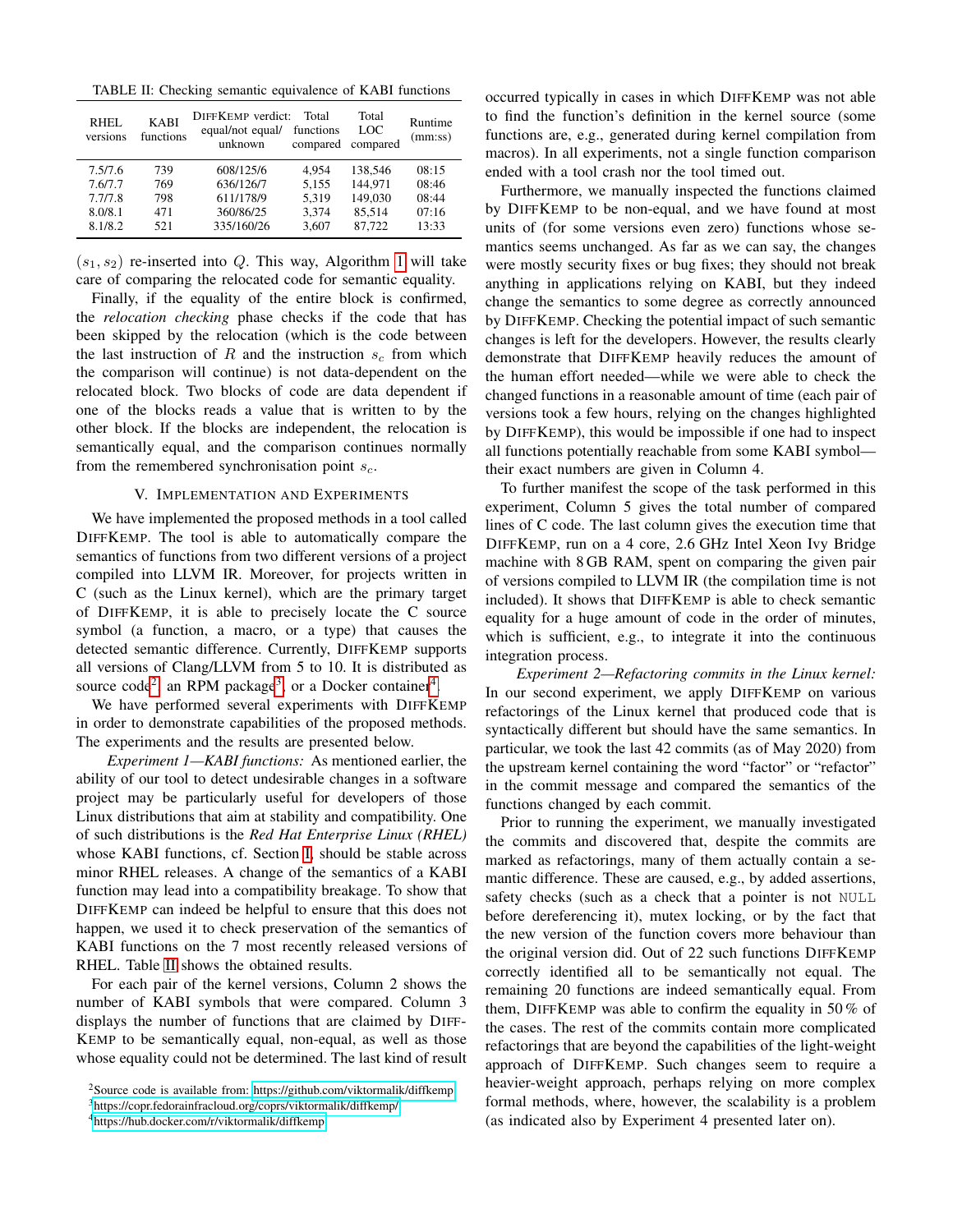<span id="page-9-0"></span>TABLE III: Analysis of the *musl* C standard library functions

| musl libc<br>versions | diff<br>chunks              | Semantically equal<br><b>DIFFKEMP</b><br>not equal (FP)<br>equal |     | Semantically not equal<br><b>DIFFKEMP</b><br>equal $(FN)$ | not equal |
|-----------------------|-----------------------------|------------------------------------------------------------------|-----|-----------------------------------------------------------|-----------|
| 1.1.14/15             | 138                         | 107                                                              | 3   |                                                           | 28        |
| 1.1.15/16             | 149                         | 74                                                               |     |                                                           | 71        |
| 1.1.16/.17            | 163                         | 37                                                               | 3   |                                                           | 123       |
| 1.1.17/.18            | $\mathcal{D}_{\mathcal{L}}$ | 0                                                                |     |                                                           | 2         |
| 1.1.18/.19            | 133                         | 62                                                               |     |                                                           | 71        |
| 1.1.19/.20            | 199                         | 77                                                               | 6   |                                                           | 116       |
| 1.1.20/.21            | 598                         | 470                                                              | 12. |                                                           | 116       |
| 1.1.21/.22            | 118                         | 33                                                               |     |                                                           | 84        |

All in all, this experiment demonstrates another valuable use case of DIFFKEMP—it can be used as a pre-processing tool when reviewing whether a change is truly semanticspreserving. In such an application, DIFFKEMP is able to handle a significant number of changes (in our case 50%) that do not need to be reviewed anymore (either manually or by other, more costly, approaches).

*Experiment 3—The* musl *Standard C library:* Even though the main desired application of DIFFKEMP is on the Linux kernel, the methods it implements are generic and applicable on any project compiled into LLVM IR. We demonstrate this in our third experiment where we check preservation of the semantics of library functions from the C standard library. For simplicity, we chose the *musl libc* implementation since there exists a project that allows this library to be compiled into LLVM IR [\(https://github.com/SRI-CSL/musllvm\)](https://github.com/SRI-CSL/musllvm). We took the last 9 versions and compared the semantics of all exported functions. Then, we compared the differences identified by DIFFKEMP with the set of all syntactic differences obtained from the versioning system by using the diff command (since we built the project for x86, we excluded the differences for non-x86 architectures). Table [III](#page-9-0) shows the results.

For each pair of versions, the table shows the total number of diff chunks obtained from the versioning system as described above (Column 2). We use chunks since they give a sufficient granularity (often, a single chunk represents a single change) while their number is quite simple to obtain. The following two columns show the numbers of chunks that do not change the semantics (as determined by a manual analysis) and that were marked by DIFFKEMP as equal (Column 3) or as not equal (Column 4). The results in Column 4 represent false positives (FP) where a chunk was determined to be semantically different although it is not. The number of such results is quite low for each pair of versions<sup>[5](#page-9-1)</sup>.

The last two columns of Table [III](#page-9-0) show numbers of semantically different chunks (again, determined manually) that were marked by DIFFKEMP as equal (Column 5) and not equal (Column 6). Column 5 represents false negative (FN) results, where a differing chunk is not identified. We may observe that DIFFKEMP produced no such result.

Overall, this experiment shows that DIFFKEMP can successfully identify a large number of syntactic differences to be semantics-preserving (for some versions, there is more than 80 % of such differences) in a huge real-world project while providing a relatively small number of false results.

*Experiment 4—A comparison with other tools:* To compare DIFFKEMP with some other existing tool for checking semantic equivalence, we considered the tools mentioned in Section [I.](#page-0-0) As our first choice to compare with, we took the LLREVE tool [\[15\]](#page-10-7) as it is recent and open-source. Moreover, it runs on Linux and uses LLVM IR, which allowed us to use our tooling for compiling the Linux kernel into LLVM IR. We chose 30 functions from our previous experiments, including both functions where DIFFKEMP succeeds as well as fails to provide a correct result, and compared their semantics using LLREVE. Unfortunately, both the Linux kernel and the *musl* C library use program constructions that LLREVE does not support (such as calls via function pointers, inline assembly code, or floating-point data types). Due to this, LLREVE crashed for a large number of programs. Using various tweaks, we were able to run it on several examples; however, out of these, only a single comparison succeeded (here, LLREVE confirmed the result of DIFFKEMP)—the rest timed out (on a 30-seconds time-out). This demonstrates that the complexity and the size of the comparison is too large for a tool based on heavy-weight formal methods.

As the second tool, we chose SYMDIFF [\[16\]](#page-10-3) as it is also quite recent and open-source. However, SYMDIFF uses the *Boogie Verification Language* as its internal representation and the available compilers are not able to compile the Linux kernel. We tried to use an LLVM-to-Boogie translation provided by the SMACK formal verification tool [\[24\]](#page-10-25), but, despite all our efforts, we were unable to get the considered programs into a form that SYMDIFF could handle.

## VI. SUMMARY AND FUTURE WORK

We have proposed a light-weight and highly scalable approach to automatically checking semantic equivalence of functions in large-scale industrial programs. Our method is aimed at showing equality of programs containing semanticspreserving changes typically resulting from refactoring. In total, it handles 24 out of 29 patterns from the list of common C refactoring patterns introduced in [\[9\]](#page-10-0), and, in addition, several other semantics-preserving change patterns common in the Linux kernel. Our experiments with the DIFFKEMP tool implementing our approach show that it is able to successfully analyse large projects, such as the Linux kernel, reasonably fast and with not many false results.

Existing approaches based on heavier-weight formal roots can, in theory, show equality of more functions, but their scalability is limited. However, an interesting direction of future work is to use results from DIFFKEMP to simplify the programs under comparison to small fragments of code considered non-equal by DIFFKEMP and then compare these fragments by some heavier-weight approach.

*Acknowledgement:* The authors were supported by the project 20-07487S of the Czech Science Foundation and the FIT BUT internal project FIT-S-20-6427.

<span id="page-9-1"></span><sup>&</sup>lt;sup>5</sup>We admit that the last column of the table may include some (perhaps units of) complicated refactorings for which, during our manual analysis, we could have failed to see that they preserve the semantics.